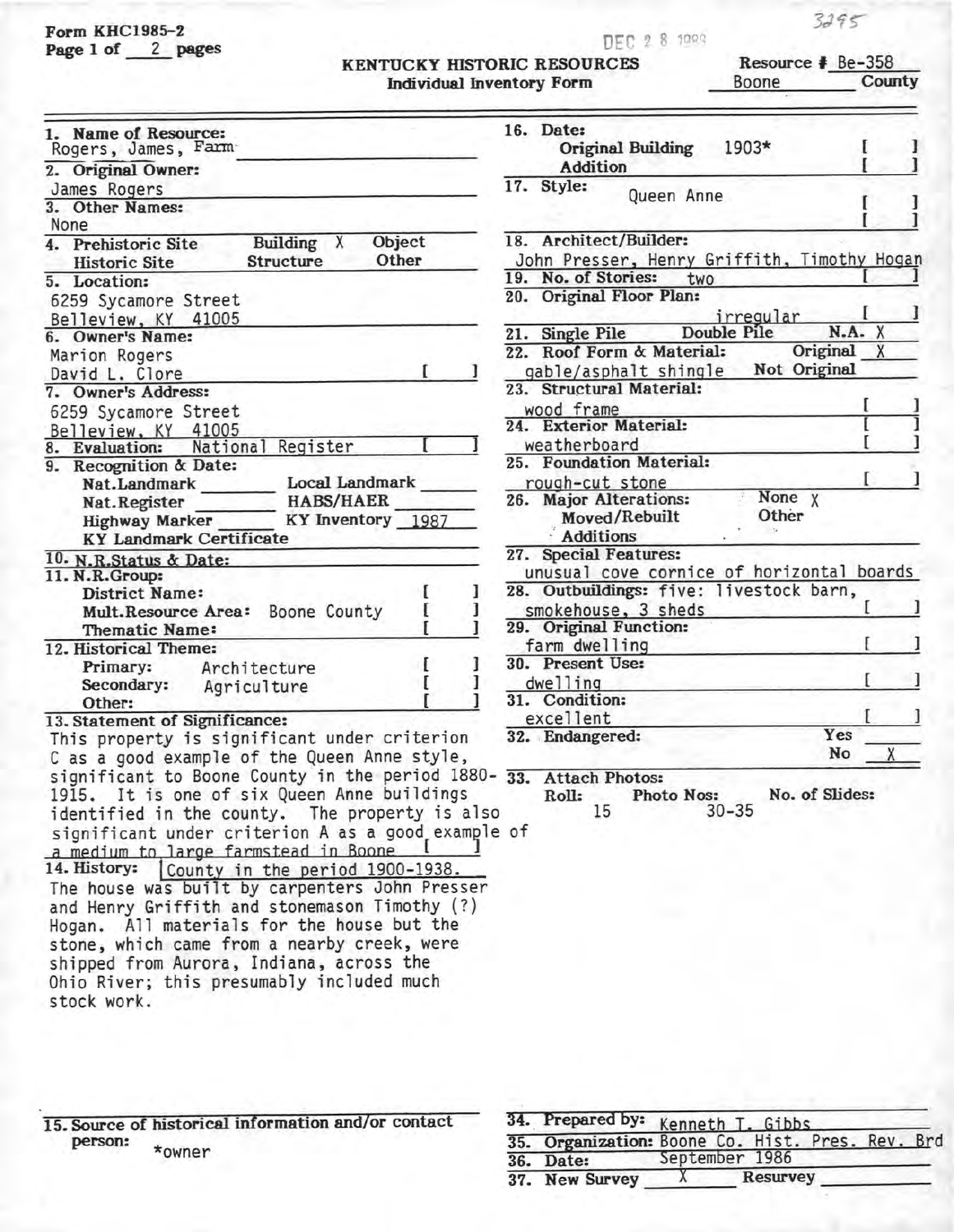**Form KHCl985-2 Page <sup>2</sup> of\_\_\_1\_ pages**

## **KENTUCKY HISTORIC RESOURCES Individual Inventory Form Resource f Be-358**

| 38. | UTM Point of Primary Building:<br>Quadrant: Rising Sun                 | Zone<br>16 | <b>Easting</b><br>688380 | <b>Northing</b><br>4317180_ | 40. | 39. G.I.S. Mod.<br>Coordi.Accuracy                                                                                                                                                                                                                                                                                                                                                                                                                                    |  |
|-----|------------------------------------------------------------------------|------------|--------------------------|-----------------------------|-----|-----------------------------------------------------------------------------------------------------------------------------------------------------------------------------------------------------------------------------------------------------------------------------------------------------------------------------------------------------------------------------------------------------------------------------------------------------------------------|--|
| 41. | UTM Points of Boundary (for N. R. eligible sites only):                |            |                          |                             |     |                                                                                                                                                                                                                                                                                                                                                                                                                                                                       |  |
|     | А.<br>В.<br>c.                                                         |            |                          | D.<br>Е.<br>F.              |     |                                                                                                                                                                                                                                                                                                                                                                                                                                                                       |  |
| 42. | Total Acreage in Present Property:                                     |            |                          |                             |     | 163.22 43. Acreage included in proposed N.R. boundary:                                                                                                                                                                                                                                                                                                                                                                                                                |  |
| 44. | Site Plan (and boundary description and justification for N.R. sites): |            |                          |                             |     |                                                                                                                                                                                                                                                                                                                                                                                                                                                                       |  |
|     | Sycamore Street<br>house                                               |            | barn                     | Contributing:               |     | The nominated property occupies city<br>lot/tax parcel BV1-13-1 and is roughly<br>270' x 150' in size. The boundary<br>includes the entire city lot that has<br>historically been associated with the<br>property. Although agricultural out-<br>buildings are included, the acreage is<br>based on the house's location on the<br>street grid of the town rather than on<br>its previous role as a farmhouse.<br>3 buildings<br>Noncontributing: 3 buildings (sheds) |  |

45. Description and House Plan:<br>The frame house is a modified T-form with three cross-gables two-stories in height plus a The frame house is a modified T-form with three cross-gables two-stories in height plus a<br>11-story gabled kitchen wing at the rear. The principal exterior ornament includes the l½-story gabled kitchen wing at the rear. The principal exterior ornament includes the<br>front (north) porch of turned posts and spindlework, the three main gables, filled with front (north) porch of turned posts and spindlework, the three main gables, filled with multiple shapes of shingles, flared at the bases and ornamented in the peaks, and <sup>a</sup> split sunburst motif between the first and second floor windows of the front projecting gable-end. The 2/2 double-hung sash windows, paired in two of the gable-ends, are topped with simple cornice strips.

Inrougn the lighted and transomed front door<br>staircase with classical detail designed and staircase with classical detail designed and<br>the stairball are an onen, recessed norch, a the stairhall are an open, recessed porch, a pantry and a bathroom (original to the nouse);<br>the princinal rooms on the right (west) side of the house, north to south, are the parlor. the principal rooms on the right (west) side of the house, north to south, are the parlor,<br>dining room, and kitchen, containing another set of stairs to the second floor and also to dining room, and kitchen, containing another the basement, located under the kitchen wing. eye corner blocks, and the mantels are double, with columns and mirrors, ornamental coal<br>grates backed with tile grates backed with tile. Through the lighted and transomed front door one enters a generous stairhall, featuring a constructed by carpenter Henry Griffith. Behind<br>pantry and a bathroom (original to the house): dining room, and kitchen, containing another set of stairs to the second floor and also to The interior openings are finished with bull's

The livestock barn and smokehouse are contemporary with the house, while the three sheds were<br>built somewhat later, after the period of significance, and do not contribute to the signifibuilt somewhat later, after the period of significance, and do not contribute to the signifi-<br>cance of the property . All outbuildings are of wood frame construction ,sided with vertical cance of the property. All outbuildings are of wood frame construction, sided with vertical<br>boards (the shod within the forced vand is also covered with asphalt sheeting). The stock boards (the shed within the fenced yard is also covered with asphalt sheeting). The stock barn and smokehouse are gabled-roofed, with standing-seam metal, and have their principal openings in the south gable-ends. The barn is distinguished with <sup>a</sup> projecting roof for the hay mow. The barn and smokehouse contribute to the integrity of the property by illustrating the agricultural economy of the original occupants of the house.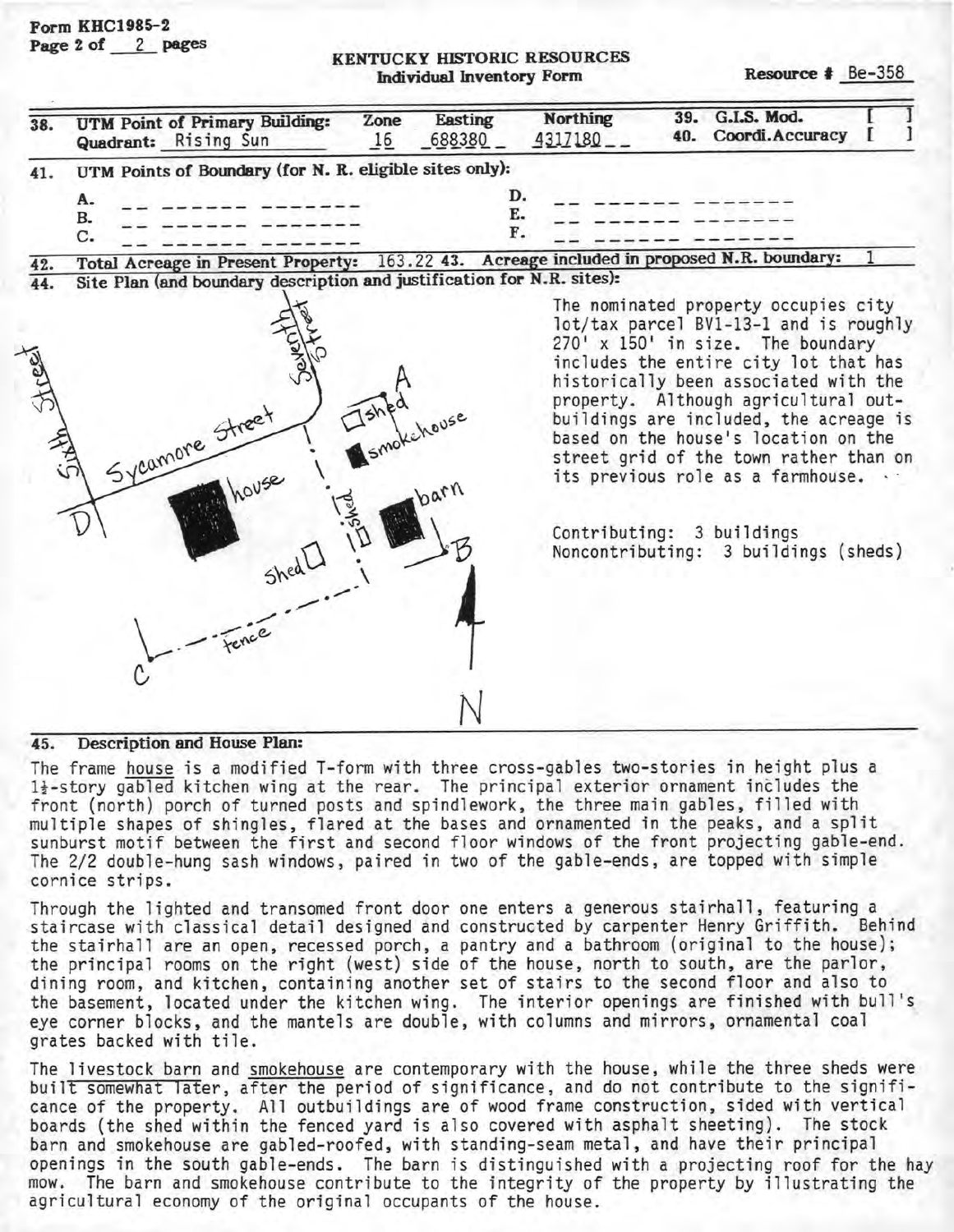NPS Form 10-000-4

**OMB Approval No. 1024-0018** 

United States Department of the Interior **National Park Service** 

# **National Register of Historic Places Continuation Sheet**

Section number \_\_\_\_\_\_\_\_\_\_ Page \_\_ Multiple Resource Area Thematic Group Boone County MRA Name KENTUCKY State Date/Signature Nomination/Type of Review Tutered in the 51. Norman, L.C., House Keeper Wettern1 Register Attest ttared in the Keeper 52. Parker, Richard, House Hatismal Ragister Attest n tered in the Keeper 53. Peters House Addin. Rogister Attest Substantdve Revies 54. Prospect Farm led Keeper Attest  $C_{\perp}$   $\uparrow$  55. Keeper Rabbit Hash General Store Substantialve Eavies Attest **Keeper** Entered in the 56. Ransom House Matheman Register Attest 57. Rogers, James, House 工业 Keeper  $225 -$ **County Street** Attest Keeper Ryle's Super Market and manufactual in the 58. Oddfellows Building 1 Tomll Neglater Attest Réeper 59. Terrill, George H., House<sub>rateral</sub> in the N. Republikasiste Attest  $\mu_{\ell}$ Kéeper 60. Uitz, Ephraim, House Substantive Royiew Attest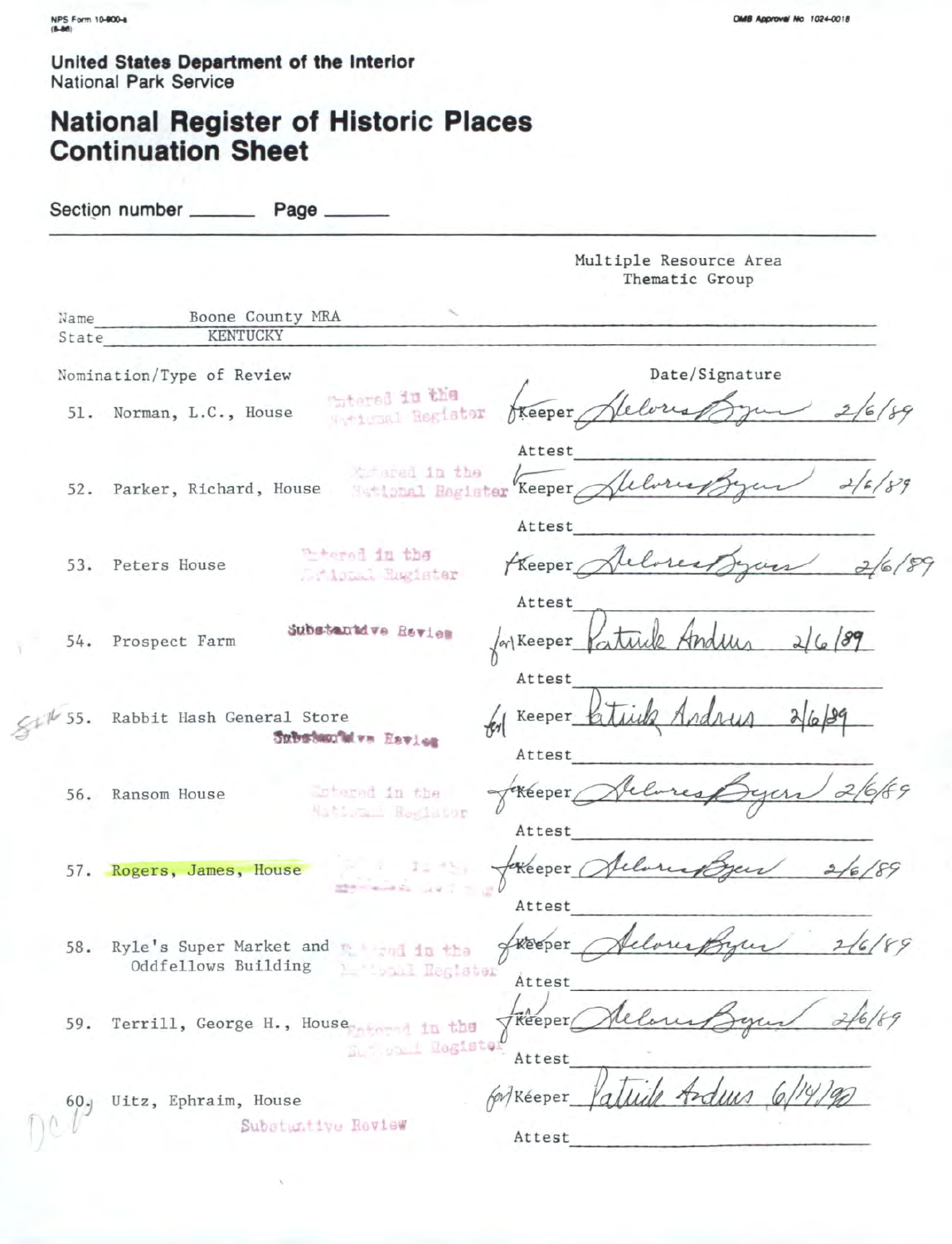## UNITED STATES DEPARTMENT OF THE INTERIOR NATIONAL PARK SERVICE

NATIONAL REGISTER OF HISTORIC PLACES<br>EVAILIATION/OFTION CHEET EVALUATION/RETURN SHEET

REQUESTED ACTION: NOMINATION

PROPERTY Rogers, James, House NAME:

MULTIPLE BOONE COUNTY MRA NAME:

STATE & COUNTY: KENTUCKY, Boone

DATE RECEIVED: 12/28/8<br>DATE OF 16TH DAV: 1/26/88 DATE OF 16TH DAY: 1/26/8<br>DATE OF WEEKIV ITST. DATE OF WEEKLY LIST: DATE OF PENDING LIST: 1/10/89 DATE OF 45TH DAY: 2/11/89

REFERENCE NUMBER: 88003295

NOMINATOR: STATE

REASONS FOR REVIEW:

APPEAL: N DATA PROBLEM: N LANDSCAPE: N LESS THAN 50 YEARS: N OTHER: N PDIL: N PERIOD: N PROGRAM UNAPPROVED: N OTHER: N PDIL:<br>DFOUFCT: N CAMDI REQUEST: N SAMPLE: DATA PROBLEM: N LANDSCAPE: N LESS THAN 50 YEARS:  $\frac{1}{N}$  $\ddot{\phantom{0}}$ PERIOD: N PROGRAM UNAPPROVED: N<br>CID DDAET. N NATIONAL. SLR DRAFT: N NATIONAL: N

COMMENT WAIVER: N

ACCEPT RETURN REJECT

6/89 DATE Entered in the

ABSTRACT/SUMMARY COMMENTS:

| RECOM./CRITERIA   |  |
|-------------------|--|
| <b>REVIEWER</b>   |  |
| <b>DISCIPLINE</b> |  |
| <b>DATE</b>       |  |
|                   |  |

DOCUMENTATION see attached comments Y/N see attached SLR Y/N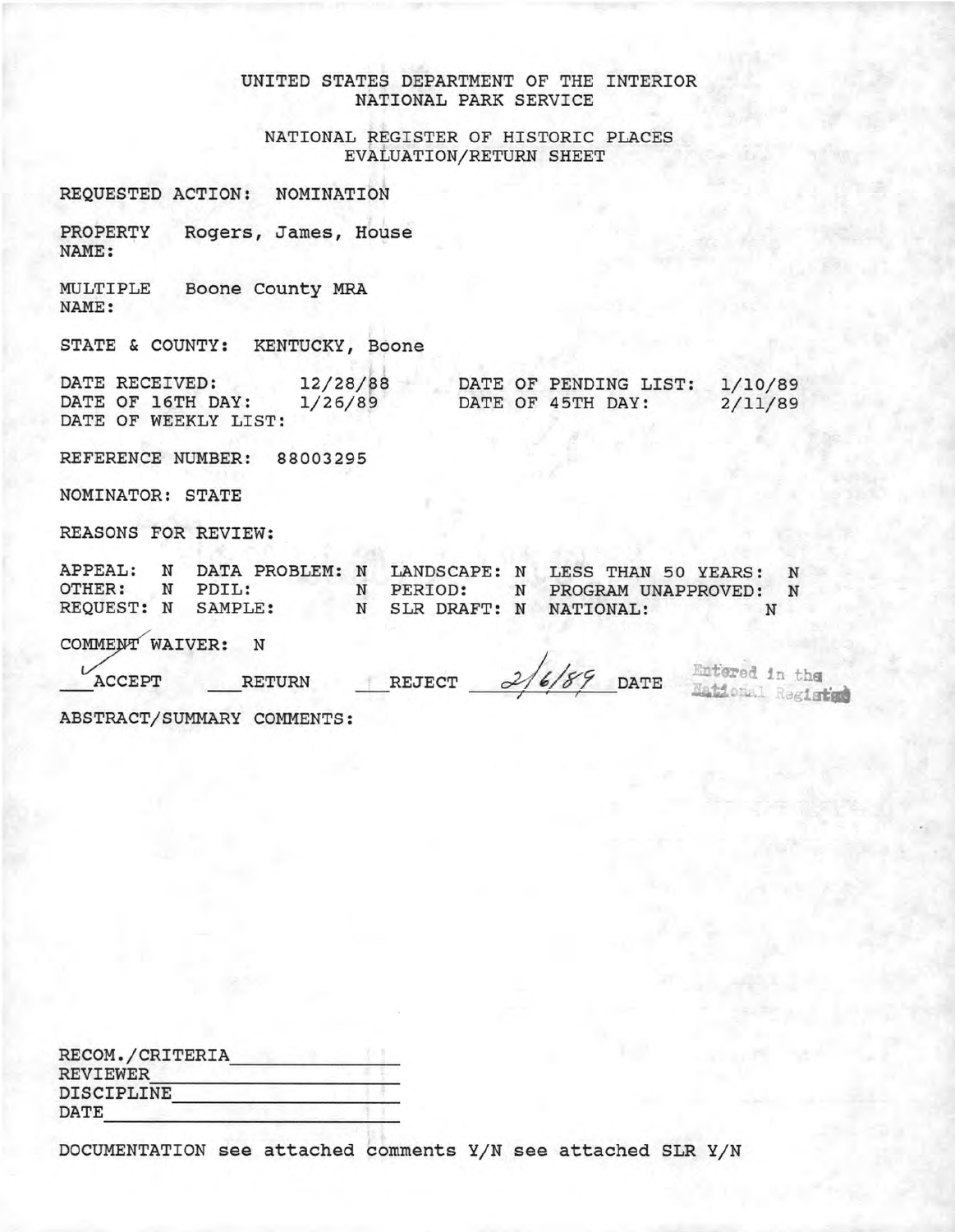# CLASSIFICATION

count resource type

STATE/FEDERAL AGENCY CERTIFICATION

FUNCTION

historic current

DESCRIPTION

architectural classification \_materials 'descriptive text

SIGNIFICANCE

Period Areas of Significance—Check and justify below

.1;

**r** *.Mi*

Specific dates Builder/Architect Statement of Significance (in one paragraph)

- summary paragraph
- completeness
- clarity
- 'applicable criteria
- justification of areas checked
- relating significance to the resource<br>context
- 
- context ^relationship of integrity to significance
- 'justification of exception
- 'other

| <b>BIBLIOGRAPHY</b>                                                                          |  |
|----------------------------------------------------------------------------------------------|--|
| GEOGRAPHICAL DATA                                                                            |  |
| verbal boundary description<br>acreage<br>boundary justification<br>UTMs                     |  |
| ACCOMPANYING DOCUMENTATION/PRESENTATION<br>sketch maps USGS maps<br>photographs presentation |  |
| OTHER COMMENTS                                                                               |  |
| Questions concerning this nomination may be directed to                                      |  |
| Phone                                                                                        |  |
| Signed<br>Date                                                                               |  |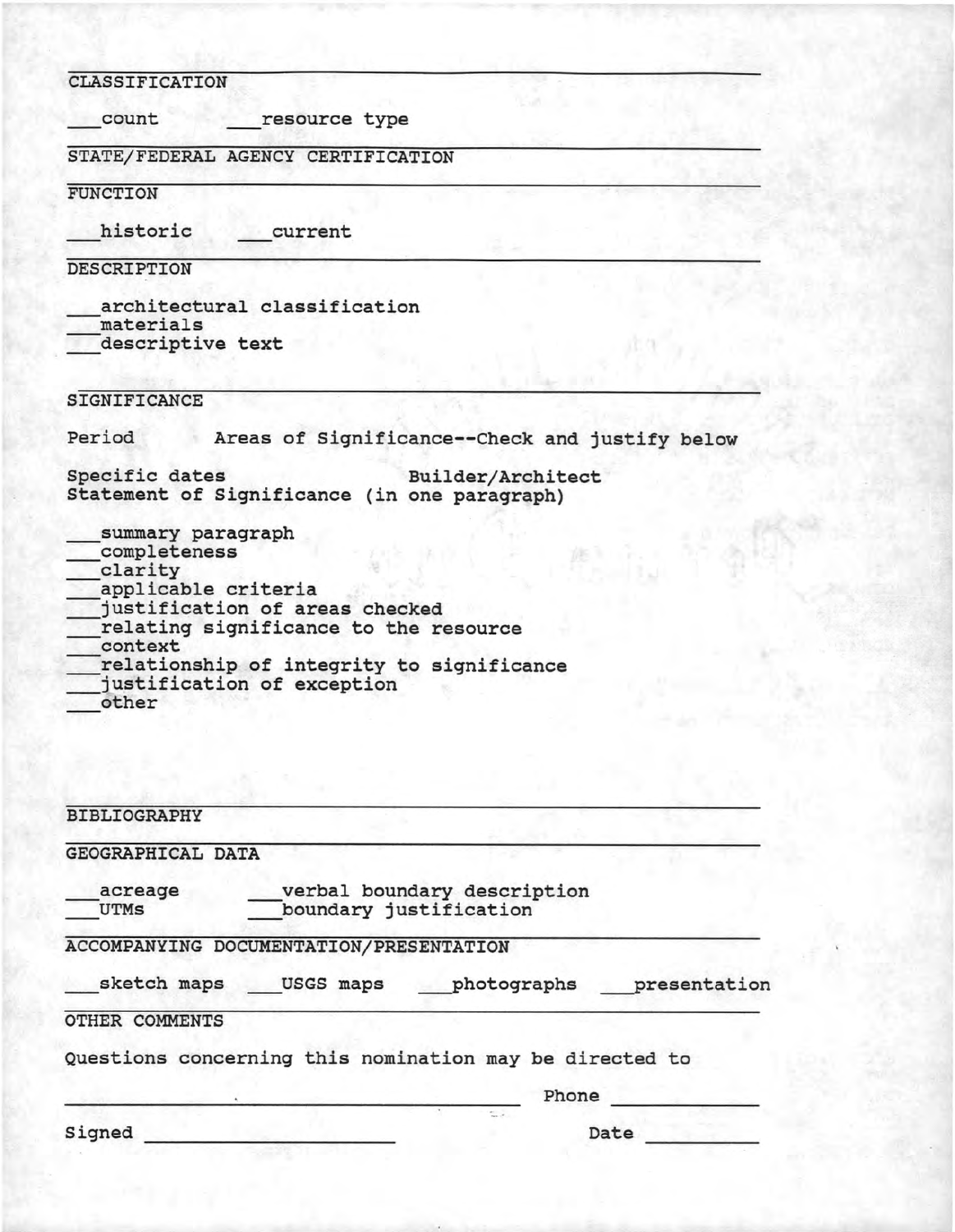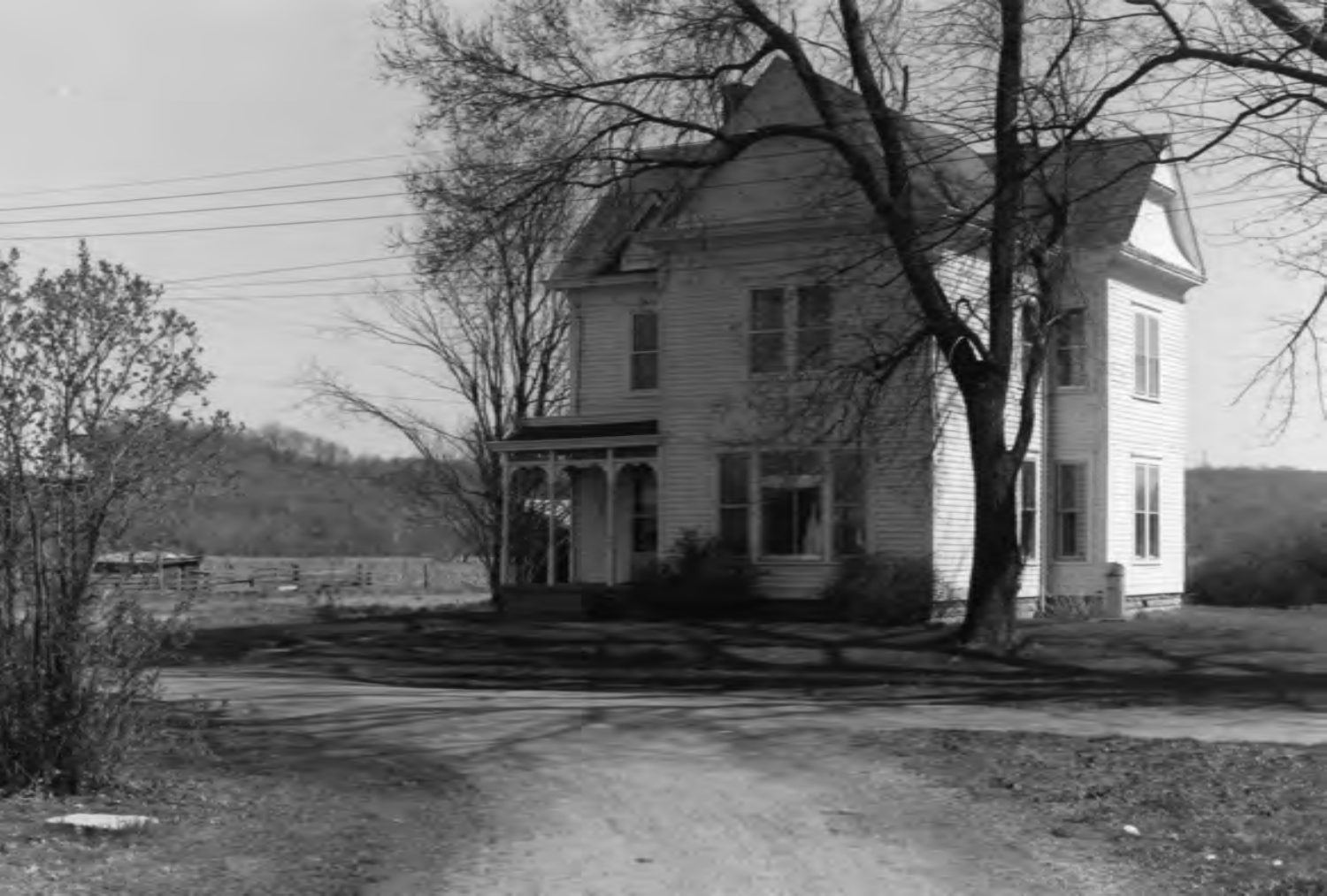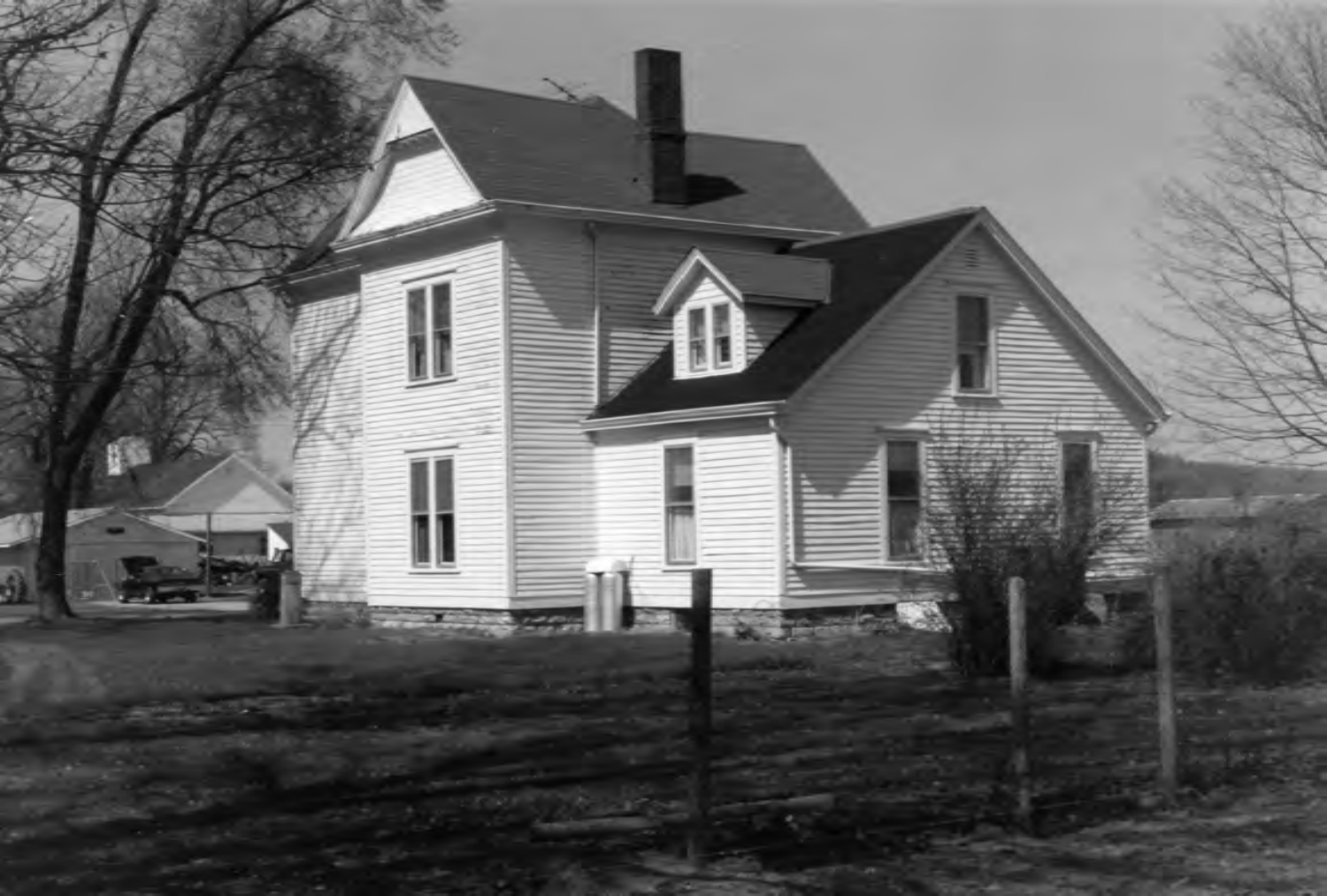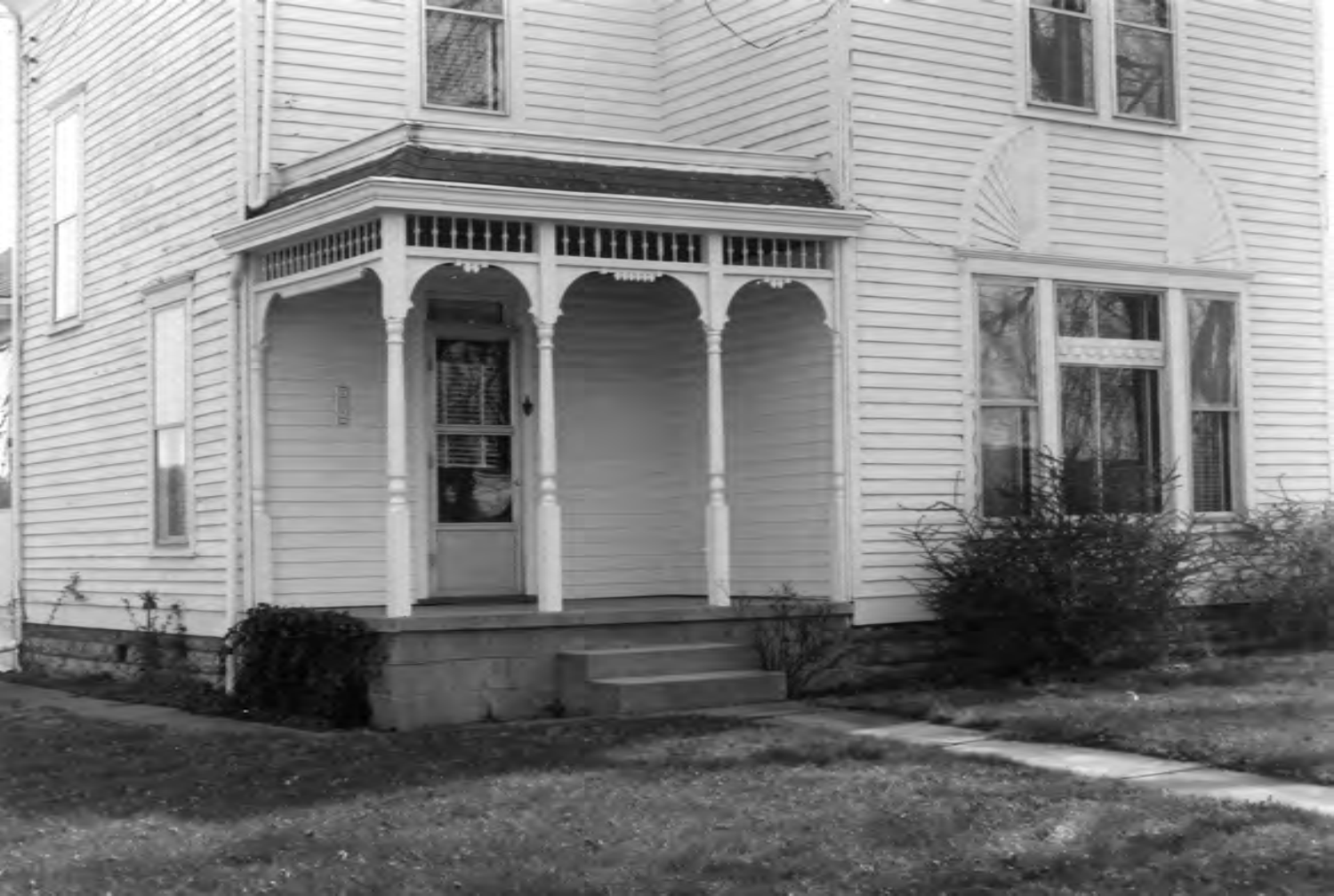